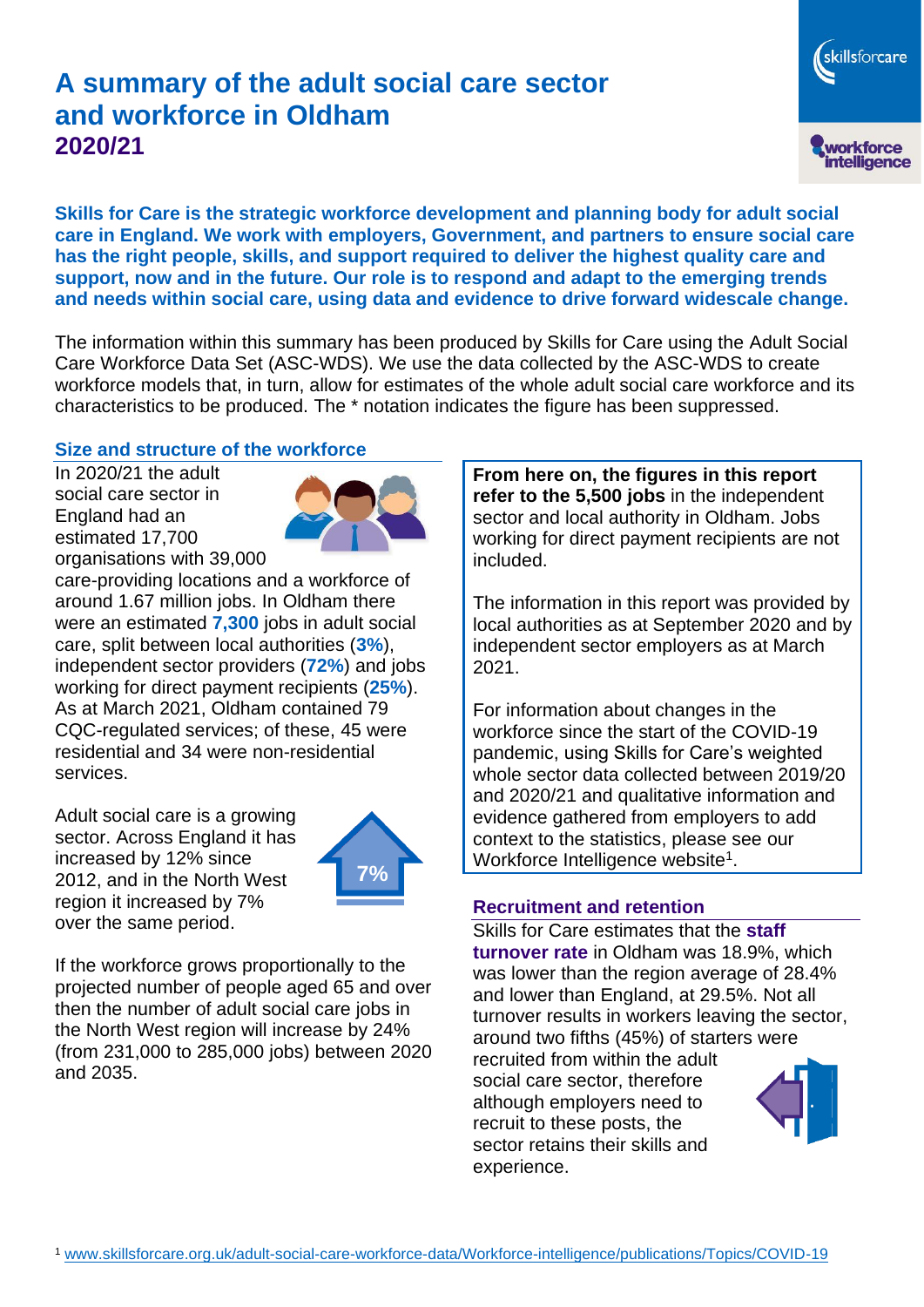Adult social care has an experienced 'core' of workers. Workers in Oldham had on average **10.3 years of experience in the sector** and 82% of the workforce had been working in the sector for at least three years.

Using both workforce intelligence evidence and our links with employers and stakeholders across England, we know that recruitment and retention is one of the largest issues faced by employers. We have many resources and tools available to help, for example the 'Values-based recruitment and retention toolkit'<sup>2</sup> and 'Seeing potential: widen your talent pool'. <sup>3</sup> For more information please visit: [www.skillsforcare.org.uk/recruitment-retention](http://www.skillsforcare.org.uk/recruitment-retention)

### **Employment information**

We estimate Oldham had **5,500** adult social care jobs employed in the local authority and independent sectors. These included 400 managerial roles, 225 regulated professionals, 4,100 direct care (including 3,400 care workers), and 800 othernon-care proving roles.

The average number of **sickness days** taken in the last year in Oldham was 8.9, (10.9 in North West and 9.5 across England). With an estimated directly employed workforce of 5,100, this would mean employers in Oldham lost approximately **45,000 days to sickness in 2020/21**. In England levels of staff sickness have nearly doubled over the course of the pandemic between 2019/20 and 2020/21, in total around 6 million extra days were lost to sickness than in the year before.

Less than a quarter (13%) of the workforce in Oldham were on zero-hours contracts. Around a half (48%) of the workforce usually worked full-time hours and 52% were part-time.

# **Chart 1. Proportion of workers on zero hours contracts by area**

**England** North West Oldham



# **Workforce demographics**

The majority (84%) of the workforce in Oldham were female, and the average age was 44 years old. Workers aged 24 and



under made up 9% of the workforce and workers aged over 55 represented 26%. Given this age profile approximately 1,400 people will be reaching retirement age in the next 10 years.

Nationality varied by region, in England 83% of the workforce identified as British, while in the North West region this was 93%. An estimated 91% of the workforce in Oldham identified as British, 3% identified as of an EU nationality and 6% a non-EU nationality, therefore there was a similar reliance on EU and non-EU workers.

# **Pay**



Table 1 shows the full-time equivalent annual or hourly pay rate of selected job roles in Oldham (area), North West (region) and England. All figures

represent the independent sector as at March 2021, except social workers which represent the local authority sector as at September 2020. At the time of analysis, the National Living Wage was £8.72.

#### **Table 1. Average pay rate of selected job roles by area**

|                                 | <b>England</b> | <b>Region</b> | Area    |
|---------------------------------|----------------|---------------|---------|
| Full-time equivalent annual pay |                |               |         |
| Social Worker <sup>t</sup>      | £37,100        | £35,300       | £34,000 |
| Registered nurse                | £33,600        | £32,500       | £32,200 |
| Hourly pay                      |                |               |         |
| National Living<br>Wage         | £8.72          | £8.72         | £8.72   |
| Senior care worker              | £10.00         | £9.80         | £10.19  |
| Care worker                     | £9.29          | £9.08         | £9.17   |
| Support and<br>outreach         | £9.53          | £9.20         | $\star$ |

†Local authority social workers only.

Please note that pay varies by sector, with local authority pay generally being higher than independent sector pay.